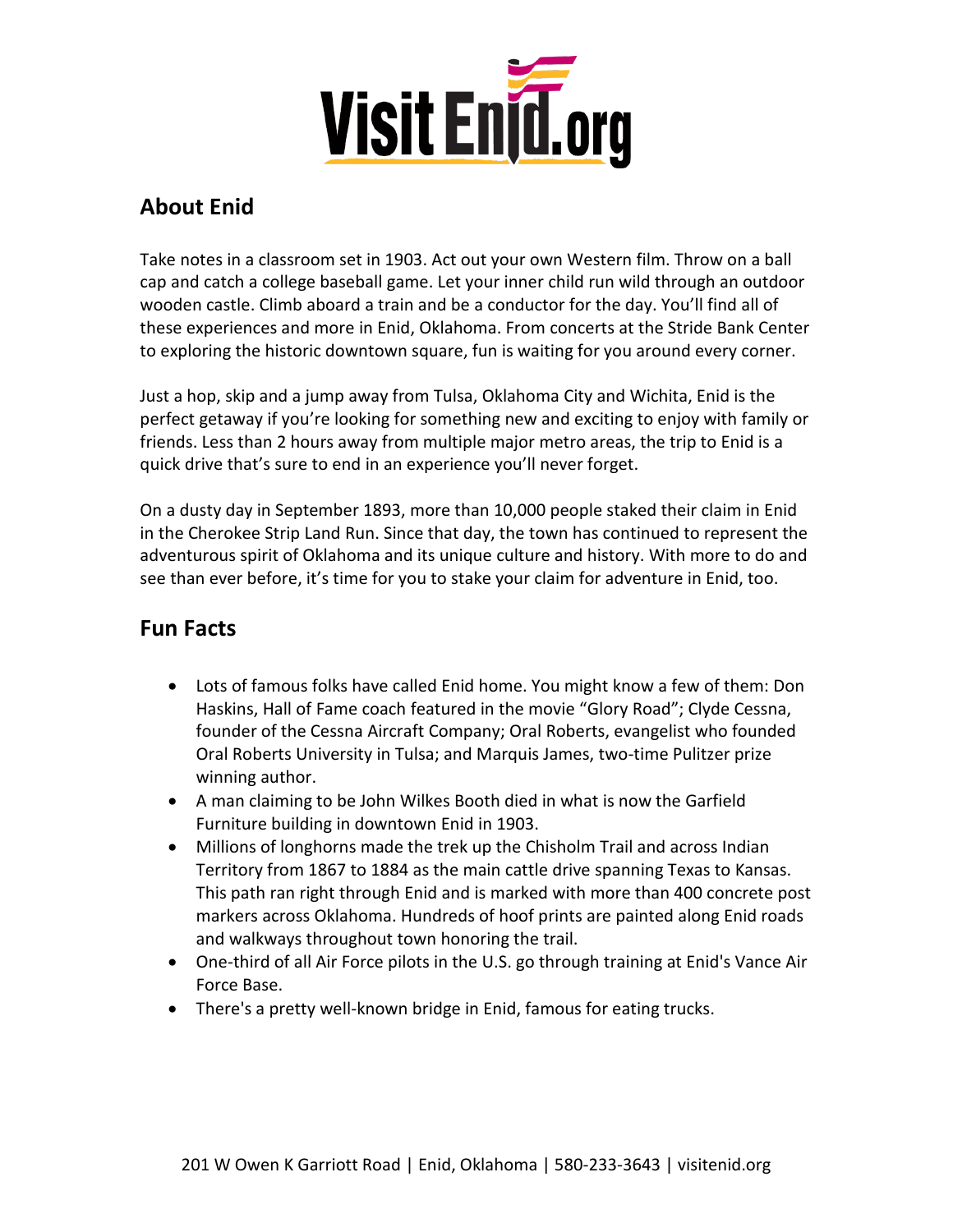

**Marcy Jarrett** is Enid's number one advocate. Jarrett serves as the director of Visit Enid and is passionate about telling Enid's stories. With more than 20 years of community marketing experience, including for cities like Norman and Lubbock, she continues to serve her community with her love of local and genuine personality.

Jarrett is an active member of Enid First, a committee dedicated to determining and developing the town's identity, and a founder of Keep Enid Beautiful. She is a Certified Destination Management Executive and serves on a number of local and statewide organizations, including the Public Arts Commission of Enid, the Oklahoma Travel Industry Association, Red Carpet Country, Enid Arts Council and the United Way. She is also a graduate of the Oklahoma Arts Council's Leadership Arts program and completed the Oklahoma Municipal League's Citizens Academy Leadership Training. In 2013, she was the recipient of the Outstanding Strategic Partner Award from the Oklahoma Society of Association Executives.

In her spare time, she enjoys playing a round of tennis as the president of the Enid Tennis Association, and volunteering in the community. Jarrett earned her bachelor of music in voice from the University of Oklahoma.

**Rob Houston** is a man of many words and talents. As the Communications Coordinator for Visit Enid, Houston is a vocal supporter of the community and all things local. With more than 24 years of experience ranging from news and sports broadcasting to serving as sports editor for a newspaper, he has the communications skills and loves to share a good story.

Houston is also a master of marketing, as demonstrated by the Tourism Marketing Professional designation he received from the Southeast Tourism Society, which he uses to get the word out about Enid. He's a graduate of Leadership Greater Enid and continues to serve the community in the Enid AM Ambucs civic club, Keep Enid Beautiful, Red Carpet Country and the Enid First committee.

When he's not volunteering or crafting a message, he enjoys golf and photography.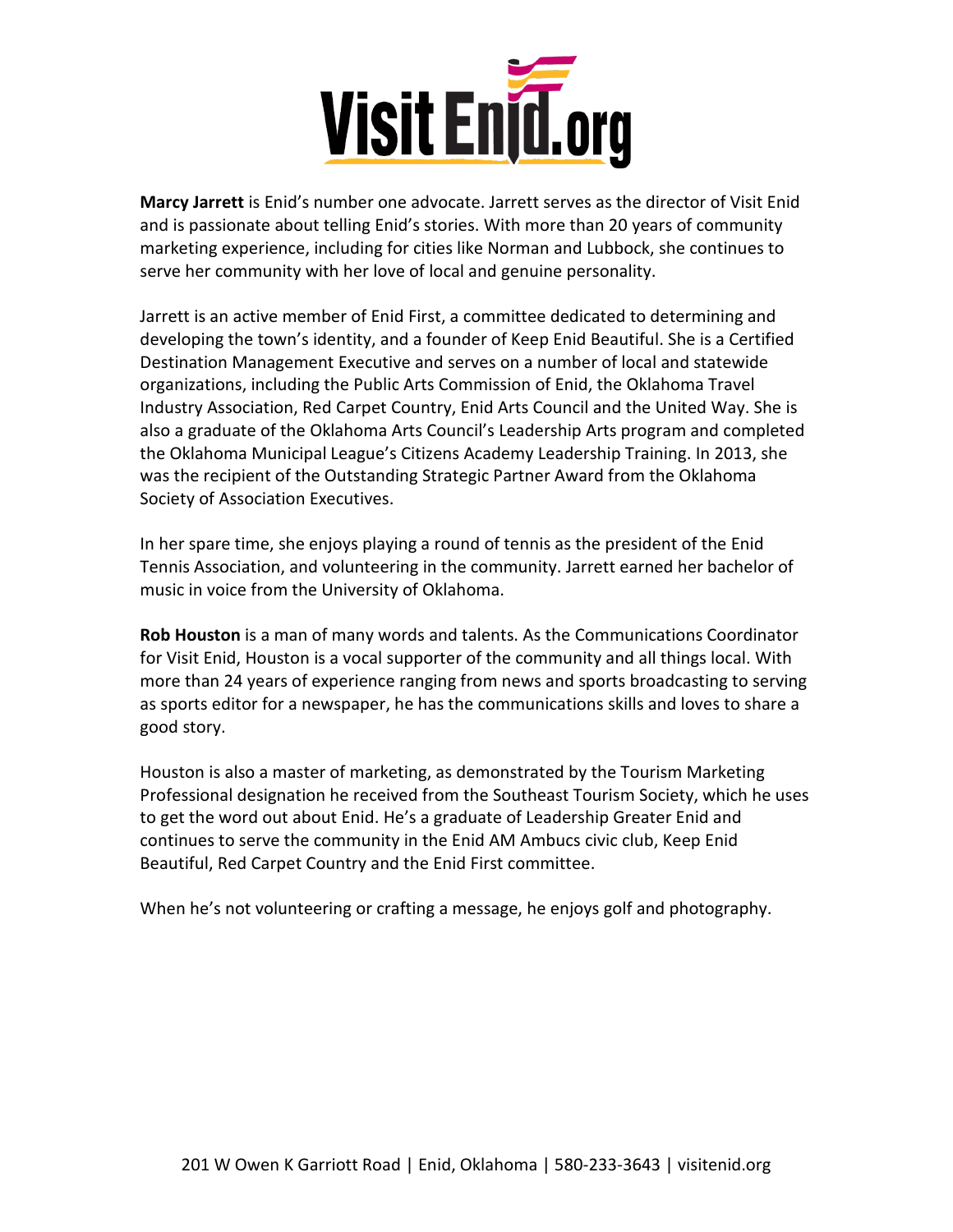

**Jenna Spencer** is the services manager at Visit Enid. Since 2016, she's been serving the community and working hard to help spread the word about Enid. Prior to her move to Enid, she earned her bachelor's degree in business administration from Oklahoma State University and began her career in community outreach at Community Care of Oklahoma in Tulsa, then at the Central Technology Center.

When she's not greeting people with a warm smile at the Visit Enid welcome center, Spencer can be found serving on the City of Enid Parks board, or out and about as an ambassador for the Greater Enid Chamber of Commerce.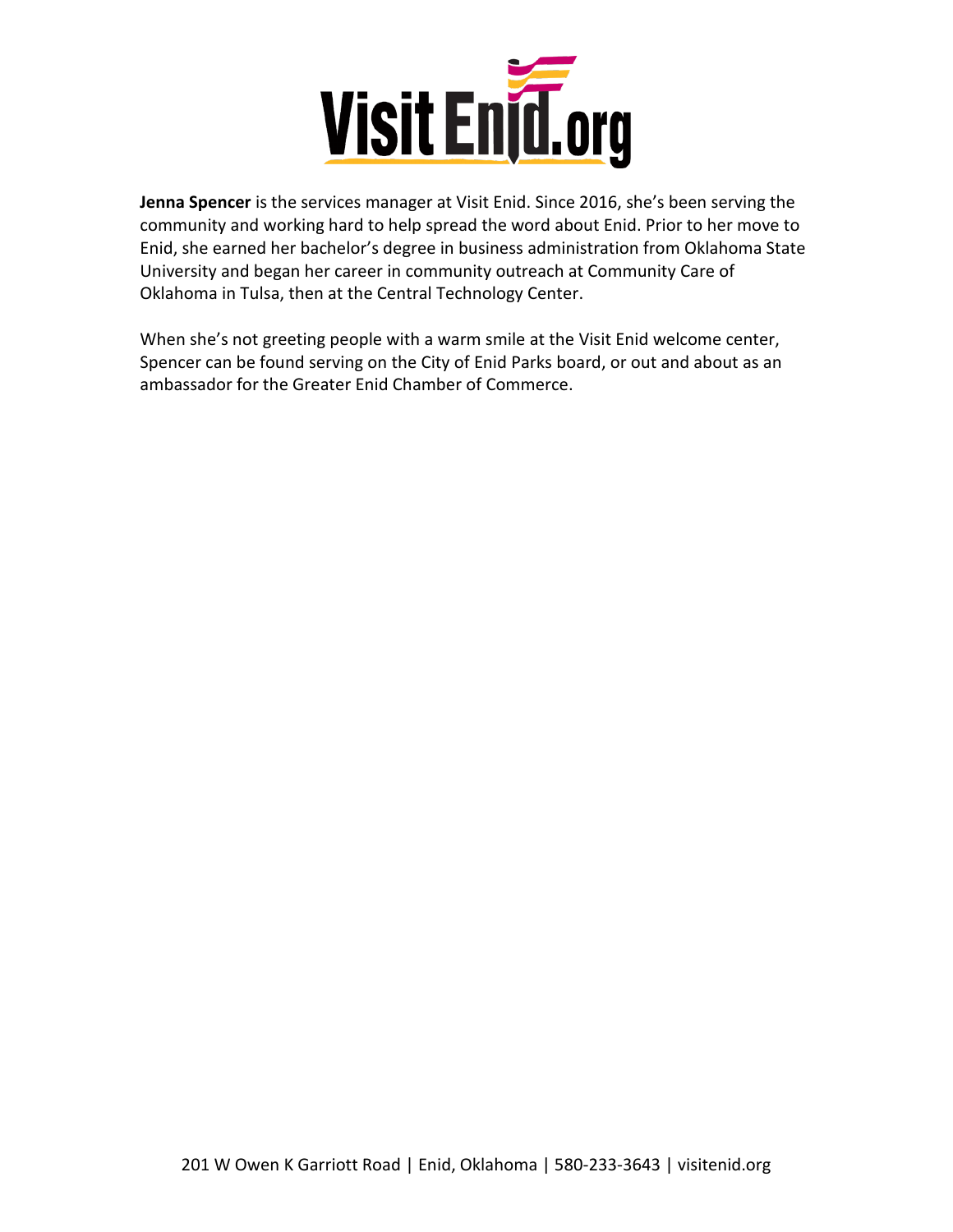

## **Frequently Asked Questions**

## **Where is Enid?**

Sure, you could use Google Maps to find us, but it's so easy to get here you won't need it. Enid is less than 2 hours away from many major metro areas.

Jump on I-35 and head north from Oklahoma City or south from Wichita. Then take Exit 194B and head west on US-412. You'll run right into us.

It's even easier if you're coming from Tulsa; Hop on US-412 and drive straight west!

## **What is there to do?**

There's always an adventure waiting for you in Enid!

Visit a village set in 1903 at the Cherokee Strip Regional Heritage Center or immerse yourself in the arts at the Gaslight Theatre. Enjoy a delicious meal at Napoli's Italian Restaurant or let the kids explore an outdoor, wooden castle at Leonardo's Children's Museum.

From browsing through boutiques in the downtown square to seeking out the city's many art murals painted on buildings throughout town, there's tons of fun to be had all over the city. Make sure to check our event calendar at VisitEnid.org to find even more fun things to do during your visit.

### **Tell me more about upcoming events.**

From live music and theatrical performances to farmers markets and 5Ks, there's always an event to fit your fancy. In April, view hundreds of kites flying over the city during Kites Over Enid, or catch a foul ball in June during the NJCAA Div. II World Series.

Not to mention our annual Christmas celebrations in November and December, Enid Lights Up the Plains and Christmas in the Village, when the city turns into a real-life storybook. Plus, new in 2020 is an open-air ice rink set up throughout the holiday season.

Check out our event calendar at VisitEnid.org to find an event during your stay and experience Enid a new way every time you visit.